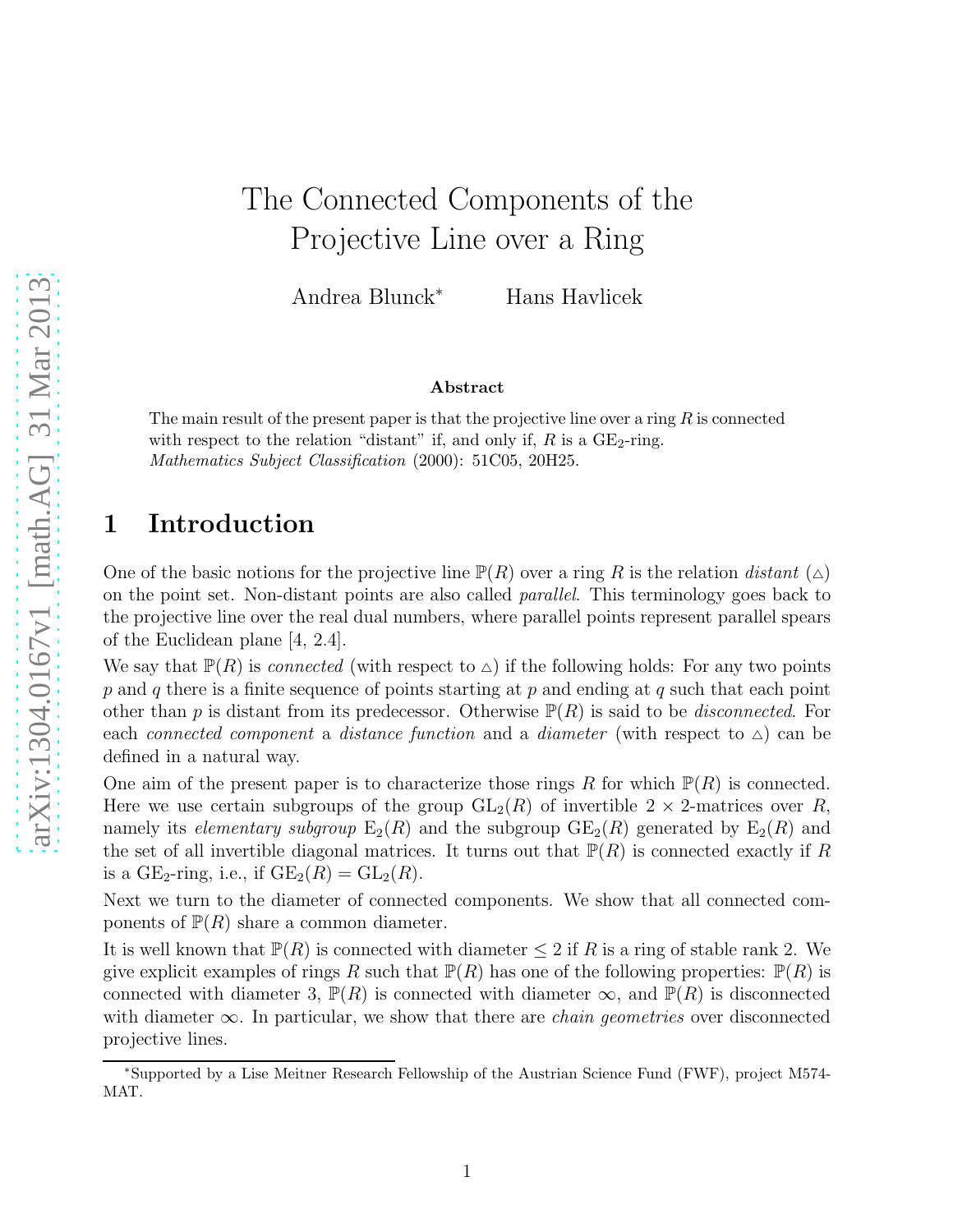#### 2 Preliminaries

Throughout this paper we shall only consider associative rings with a unit element 1, which is inherited by subrings and acts unitally on modules. The trivial case  $1 = 0$  is not excluded. The group of invertible elements of a ring R will be denoted by  $R^*$ .

Firstly, we turn to the projective line over a ring: Consider the free left  $R$ -module  $R^2$ . Its automorphism group is the group  $GL_2(R)$  of invertible  $2 \times 2$ -matrices with entries in R. A pair  $(a, b) \in R^2$  is called *admissible*, if there exists a matrix in  $GL_2(R)$  with  $(a, b)$  being its first row. Following [14, 785], the *projective line over* R is the orbit of the free cyclic submodule  $R(1,0)$  under the action of  $GL_2(R)$ . So

$$
\mathbb{P}(R) := R(1,0)^{\operatorname{GL}_2(R)}
$$

or, in other words,  $\mathbb{P}(R)$  is the set of all  $p \leq R^2$  such that  $p = R(a, b)$  for an admissible pair  $(a, b) \in R^2$ . As has been pointed out in [8, Proposition 2.1], in certain cases  $R(x, y) \in \mathbb{P}(R)$ does not imply the admissibility of  $(x, y) \in R^2$ . However, throughout this paper we adopt the convention that points are represented by admissible pairs only. Two such pairs represent the same point exactly if they are left-proportional by a unit in  $R$ .

The point set  $\mathbb{P}(R)$  is endowed with the symmetric relation *distant* ( $\triangle$ ) defined by

$$
\Delta := (R(1,0), R(0,1))^{\mathrm{GL}_2(R)}.\tag{1}
$$

Letting  $p = R(a, b)$  and  $q = R(c, d)$  gives then

$$
p \triangle q \iff \left( \begin{array}{cc} a & b \\ c & d \end{array} \right) \in \text{GL}_2(R).
$$

In addition,  $\Delta$  is anti-reflexive exactly if  $1 \neq 0$ .

The vertices of the *distant graph* on  $\mathbb{P}(R)$  are the points of  $\mathbb{P}(R)$ , the edges of this graph are the unordered pairs of distant points. Therefore basic graph-theoretical concepts are at hand:  $\mathbb{P}(R)$  can be decomposed into *connected components* (maximal connected subsets), for each connected component there is a *distance function*  $(\text{dist}(p, q))$  is the minimal number of edges needed to go from vertex p to vertex q), and each connected component has a *diameter* (the supremum of all distances between its points).

Secondly, we recall that the set of all *elementary matrices*

$$
B_{12}(t) := \begin{pmatrix} 1 & t \\ 0 & 1 \end{pmatrix} \text{ and } B_{21}(t) := \begin{pmatrix} 1 & 0 \\ t & 1 \end{pmatrix} \text{ with } t \in R
$$
 (2)

generates the *elementary subgroup*  $E_2(R)$  of  $GL_2(R)$ . The group  $E_2(R)$  is also generated by the set of all matrices

$$
E(t) := \begin{pmatrix} t & 1 \ -1 & 0 \end{pmatrix} = B_{12}(1) \cdot B_{21}(-1) \cdot B_{12}(1) \cdot B_{21}(t) \text{ with } t \in R,
$$
 (3)

since  $B_{12}(t) = E(-t) \cdot E(0)^{-1}$  and  $B_{21}(t) = E(0)^{-1} \cdot E(t)$ . Further,  $E(t)^{-1} = E(0) \cdot E(-t) \cdot E(0)$ implies that all finite products of matrices  $E(t)$  already comprise the group  $E_2(R)$ .

The subgroup of  $GL_2(R)$  which is generated by  $E_2(R)$  and the set of all invertible diagonal matrices is denoted by  $GE_2(R)$ . By definition, a  $GE_2\text{-ring}$  is characterized by  $GL_2(R)$  =  $GE_2(R)$ ; see, among others, [10, 5] or [18, 114].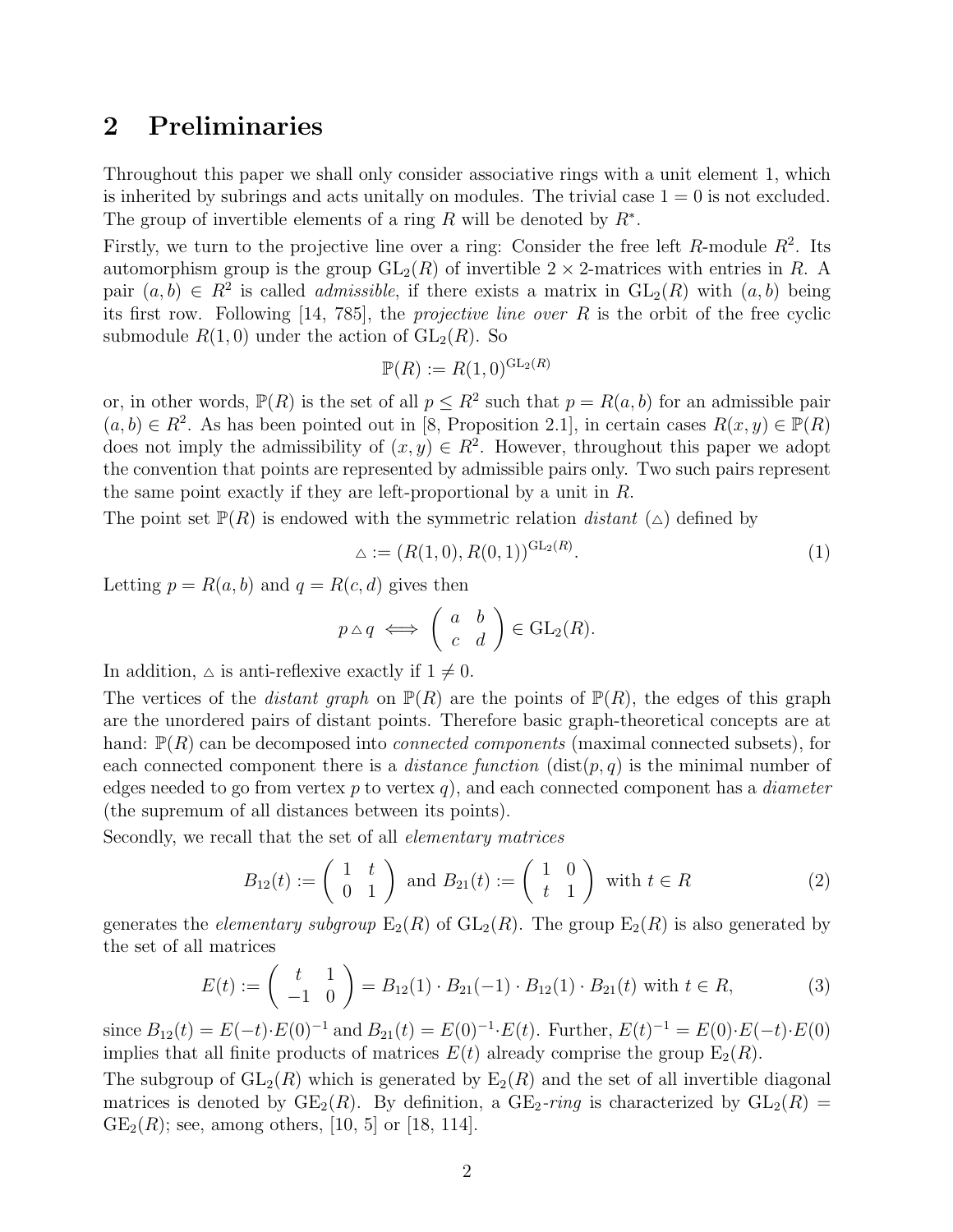#### 3 Connected Components

We aim at a description of the connected components of the projective line  $\mathbb{P}(R)$  over a ring R. The following lemma, although more or less trivial, will turn out useful:

**Lemma 3.1** Let  $X' \in GL_2(R)$  and suppose that the  $2 \times 2$ -matrix X over R has the same *first row as* X′ *. Then* X *is invertible if, and only if, there is a matrix*

$$
M = \begin{pmatrix} 1 & 0 \\ s & u \end{pmatrix} \in \text{GE}_2(R) \tag{4}
$$

such that  $X = MX'$ .

Proof: Given X' and X then  $XX'^{-1} = \begin{pmatrix} 1 & 0 \\ s & u \end{pmatrix} =: M$  for some  $s, u \in R$ . Further,  $X = MX'$ is invertible exactly if  $u \in R^*$ . This in turn is equivalent to (4).  $\Box$ 

Here is our main result, where we use the generating matrices of  $E_2(R)$  introduced in (3).

**Theorem 3.2** Denote by  $C_{\infty}$  the connected component of the point  $R(1,0)$  in the projective *line* P(R) *over a ring* R*. Then the following holds:*

- (a) The group  $GL_2(R)$  acts transitively on the set of connected components of  $\mathbb{P}(R)$ .
- (b) Let  $t_1, t_2, \ldots, t_n \in R$ ,  $n \geq 0$ , and put

$$
(x, y) := (1, 0) \cdot E(t_n) \cdot E(t_{n-1}) \cdots E(t_1).
$$
 (5)

*Then*  $R(x, y) \in C_{\infty}$  *and, conversely, each point*  $r \in C_{\infty}$  *can be written in this way.* 

- (c) The stabilizer of  $C_{\infty}$  in  $GL_2(R)$  is the group  $GE_2(R)$ .
- (d) The projective line  $\mathbb{P}(R)$  is connected if, and only if, R is a  $GE_2$ -ring.

Proof: (a) This is immediate from the fact that the group  $GL_2(R)$  acts transitively on the point set  $\mathbb{P}(R)$  and preserves the relation  $\triangle$ .

(b) Every matrix  $E(t_i)$  appearing in (5) maps  $C_\infty$  onto  $C_\infty$ , since  $R(0, 1) \in C_\infty$  goes over to  $R(1,0) \in C_{\infty}$ . Therefore  $R(x,y) \in C_{\infty}$ .

On the other hand let  $r \in C_{\infty}$ . Then there exists a sequence of points  $p_i = R(a_i, b_i) \in \mathbb{P}(R)$ ,  $i \in \{0, 1, \ldots, n\}$ , such that

$$
R(1,0) = p_0 \triangle p_1 \triangle \dots \triangle p_n = r.
$$
\n<sup>(6)</sup>

Now the arbitrarily chosen admissible pairs  $(a_i, b_i)$  are "normalized" recursively as follows: First define  $(x_{-1}, y_{-1}) := (0, -1)$  and  $(x_0, y_0) := (1, 0)$ . So  $p_0 = R(x_0, y_0)$ . Next assume that we already are given admissible pairs  $(x_j, y_j)$  with  $p_j = R(x_j, y_j)$  for all  $j \in \{0, 1, \ldots, i-1\},$  $1 \leq i \leq n$ . From Lemma 3.1, there are  $s_i \in R$  and  $u_i \in R^*$  such that

$$
\begin{pmatrix} x_{i-1} & y_{i-1} \\ a_i & b_i \end{pmatrix} = \begin{pmatrix} 1 & 0 \\ s_i & u_i \end{pmatrix} \begin{pmatrix} x_{i-1} & y_{i-1} \\ -x_{i-2} & -y_{i-2} \end{pmatrix}.
$$
 (7)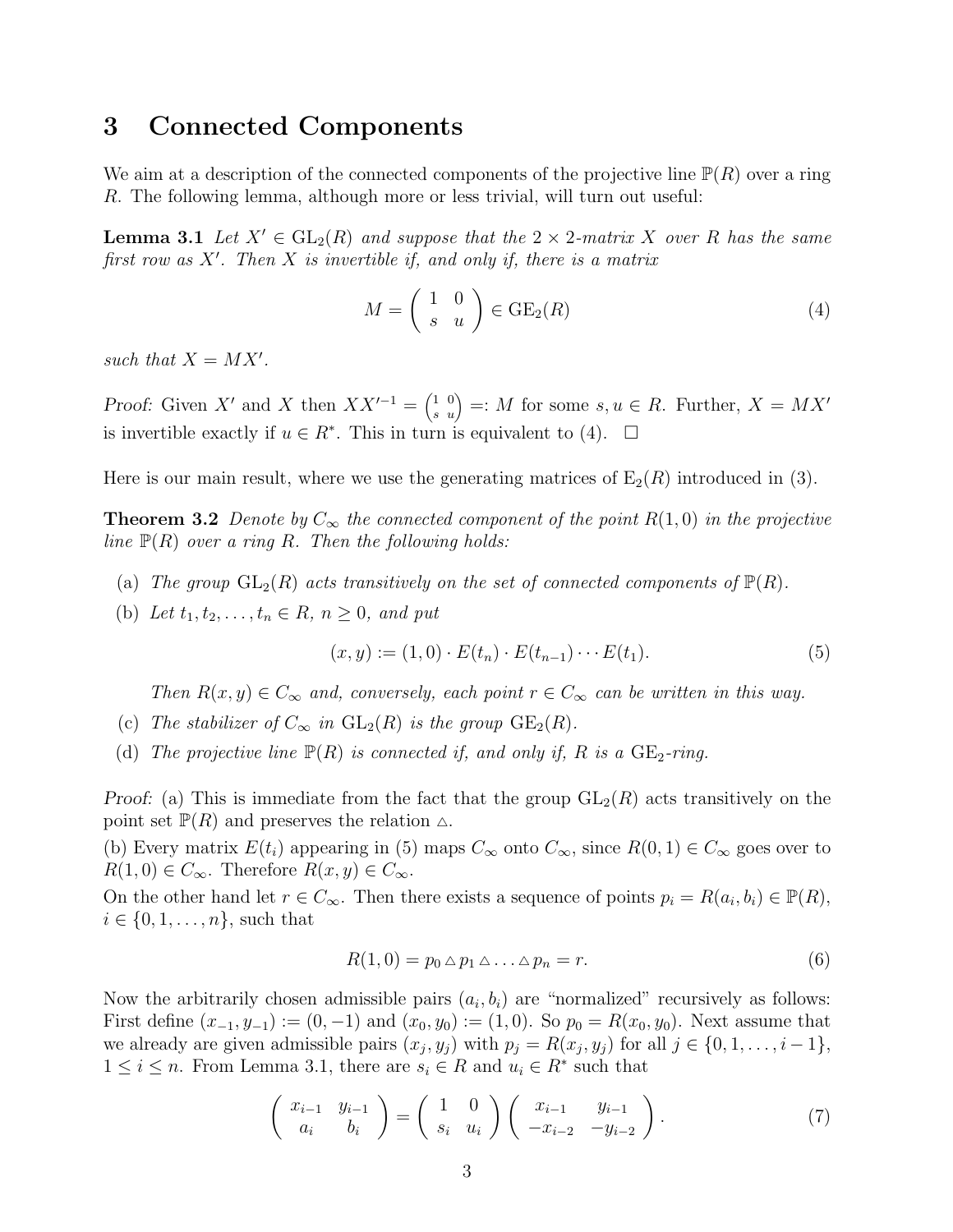By putting  $x_i := u_i^{-1} a_i$ ,  $y_i := u_i^{-1} b_i$ , and  $t_i := u_i^{-1} s_i$  we get

$$
\begin{pmatrix} x_i & y_i \\ -x_{i-1} & -y_{i-1} \end{pmatrix} = E(t_i) \cdot \begin{pmatrix} x_{i-1} & y_{i-1} \\ -x_{i-2} & -y_{i-2} \end{pmatrix}
$$
 (8)

and  $p_i = R(x_i, y_i)$ . Therefore, finally,  $(x_n, y_n)$  is the first row of the matrix

$$
G' := E(t_n) \cdot E(t_{n-1}) \cdots E(t_1) \in E_2(R), \tag{9}
$$

and  $r = R(x_n, y_n)$ .

(c) As has been noticed at the end of Section 2, the set of all matrices (3) generates  $E_2(R)$ . This together with (b) implies that  $E_2(R)$  stabilizes  $C_{\infty}$ . Further,  $R(1,0)$  remains fixed under each invertible diagonal matrix. Therefore  $GE_2(R)$  is contained in the stabilizer of  $C_{\infty}$ .

Conversely, suppose that  $G \in GL_2(R)$  stabilizes  $C_{\infty}$ . Then the first row of G, say  $(a, b)$ , determines a point of  $C_{\infty}$ . By (5) and (9), there is a matrix  $G' \in E_2(R)$  and a unit  $u \in R^*$ such that  $(a, b) = (1, 0) \cdot (uG')$ . Now Lemma 3.1 can be applied to G and  $uG' \in \text{GE}_2(R)$  in order to establish that  $G \in \text{GE}_2(R)$ .

(d) This follows from (a) and (c).  $\square$ 

From Theorem 3.2 and (9), the connected component of  $R(1,0) \in \mathbb{P}(R)$  is given by all pairs of  $(1,0) \cdot \mathbb{E}_2(R)$  or, equivalently, by all pairs of  $(1,0) \cdot \mathbb{E}_2(R)$ . Each product (5) gives rise to a sequence

$$
(x_i, y_i) = (1, 0) \cdot E(t_i) \cdot E(t_{i-1}) \cdots E(t_1), \ i \in \{0, 1, \ldots, n\},\tag{10}
$$

which in turn defines a sequence  $p_i := R(x_i, y_i)$  of points with  $p_0 = R(1, 0)$ . By putting  $p_n =: r$  and by reversing the arguments in the proof of (b), it follows that (6) is true. So, if the diameter of  $C_{\infty}$  is finite, say  $m \geq 0$ , then in order to reach all points of  $C_{\infty}$  it is sufficient that *n* ranges from 0 to *m* in formula  $(5)$ .

By the action of  $GL_2(R)$ , the connected component  $C_p$  of any point  $p \in \mathbb{P}(R)$  is  $GL_2(R)$ equivalent to the connected component  $C_{\infty}$  of  $R(1,0)$  and the stabilizer of  $C_p$  in  $GL_2(R)$ is conjugate to  $GE_2(R)$ . Observe that in general  $GE_2(R)$  is not normal in  $GL_2(R)$ . Cf. the example in 5.7 (c). All connected components are isomorphic subgraphs of the distant graph.

#### 4 Generalized Chain Geometries

If  $K \subset R$  is a (not necessarily commutative) subfield, then the K-sublines of  $\mathbb{P}(R)$  give rise to a *generalized chain geometry*  $\Sigma(K, R)$ ; see [7]. In contrast to an ordinary chain geometry (cf. [14]) it is not assumed that K is in the centre of R. Any three mutually distant points are on at least one K-chain. Two distinct points are distant exactly if they are on a common K-chain. Therefore each K-chain is contained in a unique connected component. Each connected component  $C$  together with the set of  $K$ -chains entirely contained in it defines an incidence structure  $\Sigma(C)$ . It is straightforward to show that the automorphism group of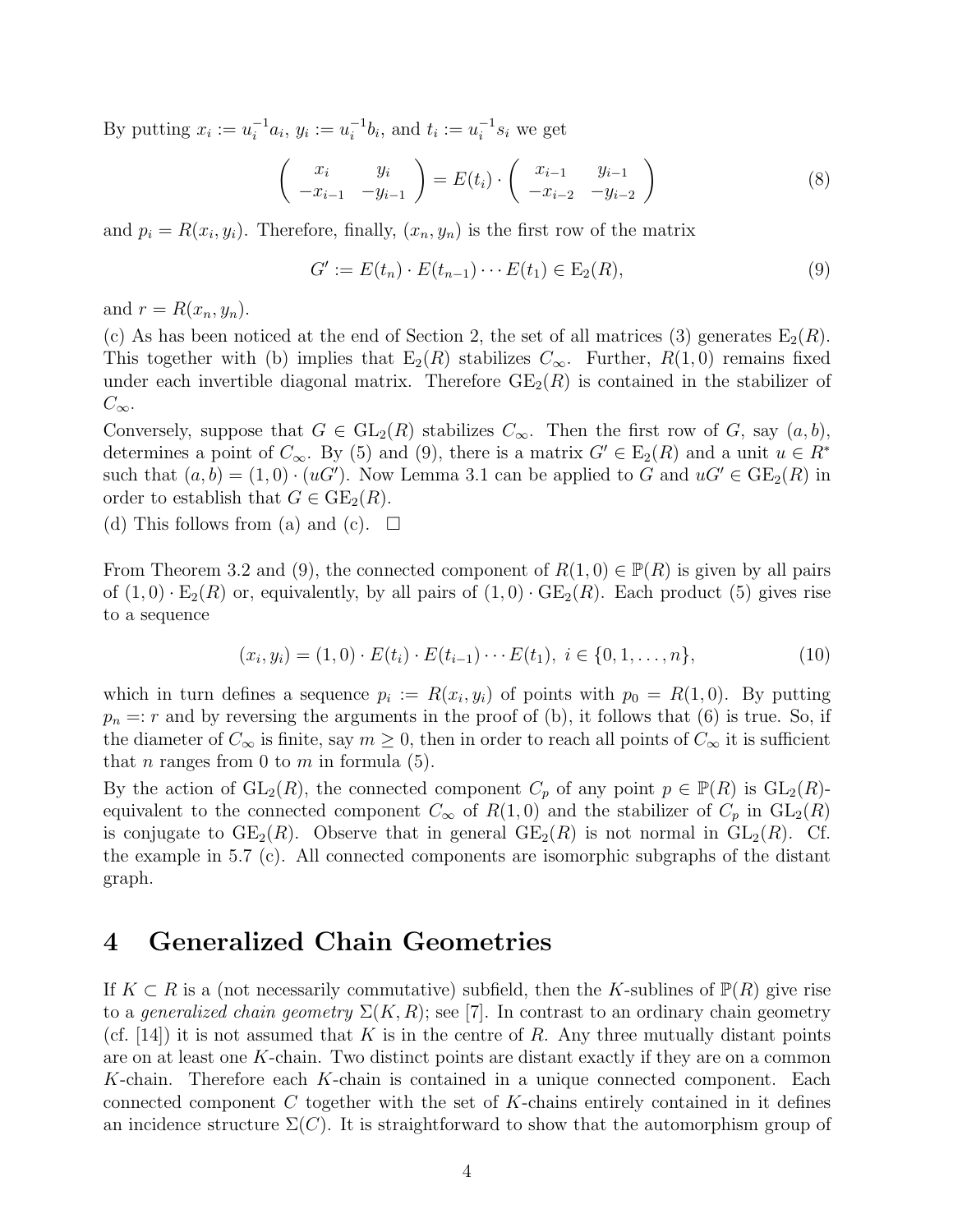the incidence structure  $\Sigma(K, R)$  is isomorphic to the wreath product of Aut  $\Sigma(C)$  with the symmetric group on the set of all connected components of  $\mathbb{P}(R)$ .

If  $\Sigma(K, R)$  is a chain geometry then the connected components are exactly the *maximal connected subspaces* of  $\Sigma(K, R)$  [14, 793, 821]. Cf. also [15] and [16].

An R-semilinear bijection of  $R^2$  induces an automorphism of  $\Sigma(K, R)$  if, and only if, the accompanying automorphism of R takes K to  $u^{-1}Ku$  for some  $u \in R^*$ . On the other hand, if  $\mathbb{P}(R)$  is disconnected then we cannot expect all automorphisms of  $\Sigma(K, R)$  to be semilinearly induced. More precisely, we have the following:

**Theorem 4.1** Let  $\Sigma(K, R)$  be a disconnected *generalized chain geometry, i.e., the projective line*  $\mathbb{P}(R)$  *over* R *is disconnected.* Then  $\Sigma(K, R)$  *admits automorphisms that cannot be induced by any semilinear bijection of*  $R^2$ .

Proof: (a) Suppose that two semilinearly induced bijections  $\gamma_1, \gamma_2$  of  $\mathbb{P}(R)$  coincide on all points of one connected component C of  $\mathbb{P}(R)$ . We claim that  $\gamma_1 = \gamma_2$ . For a proof choose two distant points  $R(a, b)$  and  $R(c, d)$  in C. Also, write  $\alpha$  for that projectivity which is given by the matrix  $\begin{pmatrix} a & b \\ c & d \end{pmatrix}$ . Then  $\beta := \alpha \gamma_1 \gamma_2^{-1} \alpha^{-1}$  is a semilinearly induced bijection of  $\mathbb{P}(R)$  fixing the connected component  $C_{\infty}$  of  $R(1,0)$  pointwise. Hence  $R(1,0)$ ,  $R(0,1)$ , and  $R(1,1)$  are invariant under  $β$ , and we get

$$
R(x, y)^{\beta} = R(x^{\zeta}u, y^{\zeta}u) \text{ for all } (x, y) \in R^2
$$

with  $\zeta \in \text{Aut}(R)$  and  $u \in R^*$ , say. For all  $x \in R$  the point  $R(x, 1)$  is distant from  $R(1, 0)$ ; so it remains fixed under  $\beta$ . Therefore  $x = u^{-1}x^{\zeta}u$  or, equivalently,  $x^{\zeta}u = ux$  for all  $x \in R$ . Finally,  $R(x, y) = R(ux, uy) = R(x, y)$  for all  $(x, y) \in R^2$ , whence  $\gamma_1 = \gamma_2$ .

(b) Let  $\gamma$  be a non-identical projectivity of  $\mathbb{P}(R)$  given by a matrix  $G \in \text{GE}_2(R)$ , for example,  $G = B_{12}(1)$ . From Theorem 3.2, the connected component  $C_{\infty}$  of  $R(1,0)$  is invariant under γ. Then

$$
\delta : \mathbb{P}(R) \to \mathbb{P}(R) : \begin{cases} p \mapsto p^{\gamma} & \text{for all } p \in C_{\infty} \\ p \mapsto p & \text{for all } p \in \mathbb{P}(R) \setminus C_{\infty} \end{cases}
$$
(11)

is an automorphism of  $\Sigma(K, R)$ . The projectivity  $\gamma$  and the identity on  $\mathbb{P}(R)$  are different and both are linearly induced. The mapping  $\delta$  coincides with  $\gamma$  on  $C_{\infty}$  and with the identity on every other connected component. There are at least two distinct connected components of  $\mathbb{P}(R)$ . Hence it follows from (a) that  $\delta$  cannot be semilinearly induced.  $\Box$ 

If a cross-ratio in  $\mathbb{P}(R)$  is defined according to [14, 1.3.5] then four points with cross-ratio are necessarily in a common connected component. Therefore, the automorphism  $\delta$  defined in (11) preserves all cross-ratios. However, cross-ratios are not invariant under  $\delta$  if one adopts the definition in  $[4, 90]$  or  $[14, 7.1]$  which works for commutative rings only. This is due to the fact that here four points with cross-ratio can be in two distinct connected components. We shall give examples of disconnected (generalized) chain geometries in the next section.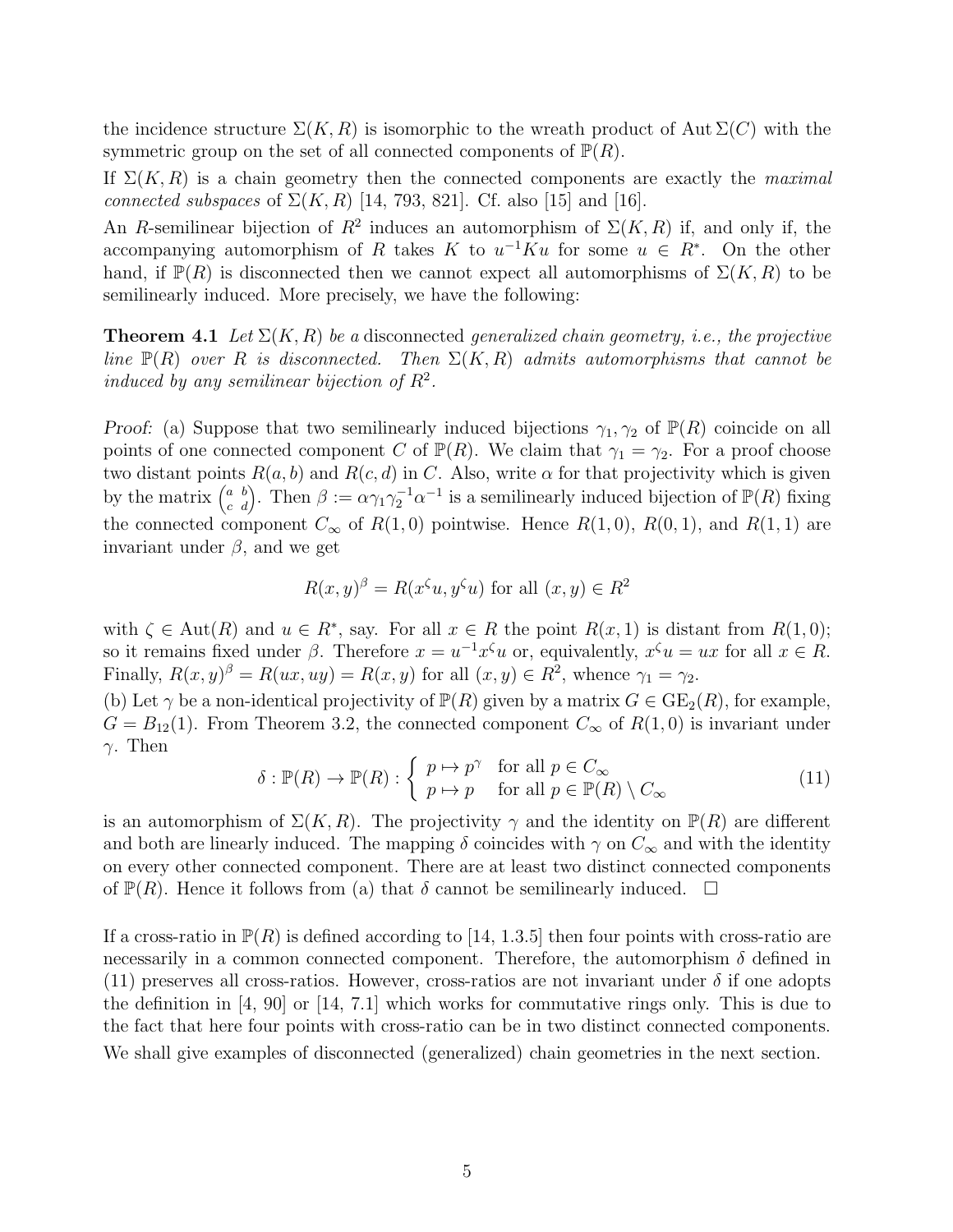#### 5 Examples

There is a widespread literature on  $(non-)GE_2$ -rings. We refer to [1], [9], [10], [11], [12], [13], and [18]. We are particularly interested in rings containing a field and the corresponding generalized chain geometries.

**Remark 5.1** Let R be a ring. Then each admissible pair  $(x, y) \in R^2$  is *unimodular*, i.e., there exist  $x', y' \in R$  with  $xx' + yy' = 1$ . We remark that

$$
(x, y) \in R^2 \text{ unimodular} \Rightarrow (x, y) \text{ admissible} \tag{12}
$$

is satisfied, in particular, for all *commutative* rings, since  $xx' + yy' = 1$  can be interpreted as the determinant of an invertible matrix with first row (x, y). Also, all rings of *stable rank* 2 [19, 293] satisfy (12); cf. [19, 2.11]. For example, local rings, matrix rings over fields, and finite-dimensional algebras over commutative fields are of stable rank 2. See [13, 4.1B], [19, §2], [20], and the references given there.

The following example shows that (12) does not hold for all rings: Let  $R := K[X, Y]$  be the polynomial ring over a proper skew field  $K$  in independent central indeterminates  $X$  and  $Y$ . There are  $a, b \in K$  with  $c := ab - ba \neq 0$ . From

$$
(X + a)(Y + b)c^{-1} - (Y + b)(X + a)c^{-1} = 1,
$$

the pair  $(X+a, -(Y+b)) \in R^2$  is unimodular. However, this pair is not admissible: Assume to the contrary that  $(X + a, -(Y + b))$  is the first row of a matrix  $M \in GL_2(R)$  and suppose that the second column of  $M^{-1}$  is the transpose of  $(v_0, w_0) \in R^2$ . Then

$$
P := \{(v, w) \in R^2 \mid (X + a)v - (Y + b)w = 0\} = (v_0, w_0)R.
$$

On the other hand, by [17, Proposition 1], the right R-module P cannot be generated by a single element, which is a contradiction.

**Examples 5.2** (a) If R is a ring of stable rank 2 then  $\mathbb{P}(R)$  is connected and its diameter is  $\leq 2$  [14, Proposition 1.4.2]. In particular, the diameter is 1 exactly if R is a field and it is 0 exactly if  $R = \{0\}.$ 

As has been pointed out in  $[2, (2.1)]$ , the points of the projective line over a ring R of stable rank 2 are exactly the submodules  $R(t_2t_1 + 1, t_2)$  of  $R^2$  with  $t_1, t_2 \in R$ . Clearly, this is just a particular case of our more general result in Theorem 3.2 (b).

Conversely, if an arbitrary ring R satisfies (12) and  $\mathbb{P}(R)$  is connected with diameter  $\leq$  2, then R is a ring of stable rank 2 [14, Proposition 1.1.3].

(b) The projective line over a (not necessarily commutative) Euclidean ring  $R$  is connected, since every Euclidean ring is a  $GE_2$ -ring [13, Theorem 1.2.10].

Our next examples are given in the following theorem:

**Theorem 5.3** Let U be an infinite-dimensional vector space over a field K and put  $R :=$  $\text{End}_K(U)$ *. Then the projective line*  $\mathbb{P}(R)$  *over* R *is connected and has diameter* 3*.*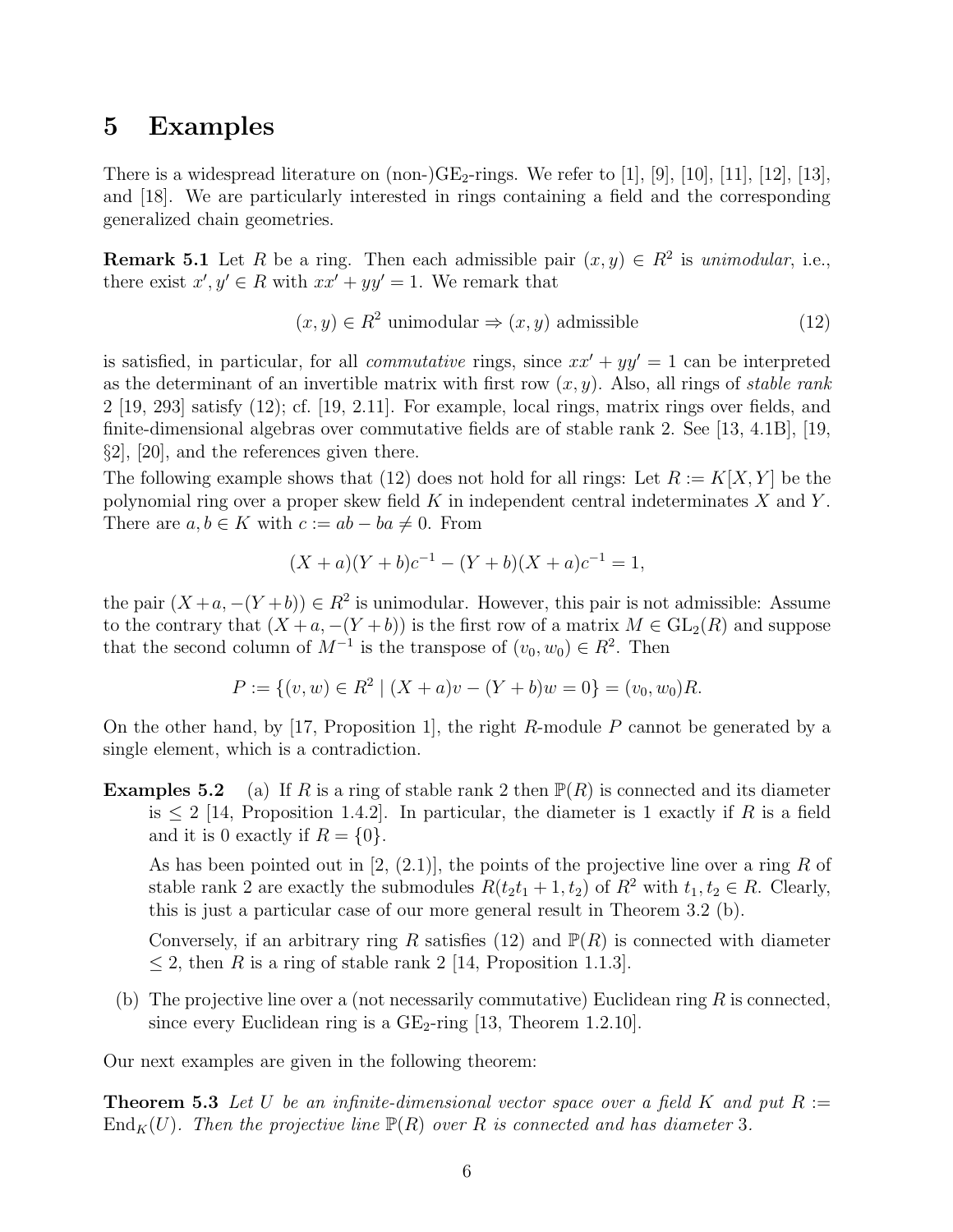Proof: We put  $V := U \times U$  and denote by G those subspaces W of V that are isomorphic to  $V/W$ . By [5, 2.4], the mapping

$$
\Phi: \mathbb{P}(R) \to \mathcal{G}: R(\alpha, \beta) \mapsto \{(u^{\alpha}, u^{\beta}) \mid u \in U\}
$$
\n
$$
(13)
$$

is bijective and two points of  $\mathbb{P}(R)$  are distant exactly if their  $\Phi$ -images are complementary. By an abuse of notation, we shall write  $dist(W_1, W_2) = n$ , whenever  $W_1, W_2$  are  $\Phi$ -images of points at distance n, and  $W_1 \triangle W_2$  to denote complementary elements of G. As V is infinite-dimensional,  $2 \dim W = \dim V = \dim W$  for all  $W \in \mathcal{G}$ .

We are going to verify the theorem in terms of  $\mathcal{G}$ : So let  $W_1, W_2 \in \mathcal{G}$ . Put  $Y_{12} := W_1 \cap W_2$ and choose  $Y_{23} \leq W_2$  such that  $W_2 = Y_{12} \oplus Y_{23}$ . Then  $W_1 \cap Y_{23} = \{0\}$  so that there is a  $W_3 \in \mathcal{G}$  through  $Y_{23}$  with  $W_1 \triangle W_3$ . By the law of modularity,

$$
W_2 \cap W_3 = (Y_{23} + Y_{12}) \cap W_3 = Y_{23} + (Y_{12} \cap W_3) = Y_{23}.
$$

Finally, choose  $Y_{14} \leq W_1$  with  $W_1 = Y_{12} \oplus Y_{14}$  and  $Y_{34} \leq W_3$  with  $W_3 = Y_{23} \oplus Y_{34}$ . Hence we arrive at the decomposition

$$
V = Y_{14} \oplus Y_{12} \oplus Y_{23} \oplus Y_{34}.
$$
\n(14)

As  $W_2 \in \mathcal{G}$ , so is also  $W_4 := Y_{14} \oplus Y_{34}$ . Now there are two possibilities:

Case 1: There exists a linear bijection  $\sigma: Y_{14} \to Y_{23}$ . We define  $Y := \{v + v^{\sigma} \mid v \in Y_{14}\}.$ Then  $Y_{14}$ ,  $Y_{23}$ , and Y are easily seen to be mutually complementary subspaces of  $Y_{14} \oplus Y_{23}$ . Therefore, from (14),

$$
V = Y_{14} \oplus Y_{12} \oplus Y \oplus Y_{34} = Y \oplus Y_{12} \oplus Y_{23} \oplus Y_{34}, \tag{15}
$$

i.e.,  $W_1 \triangle (Y \oplus Y_{34}) \triangle W_2$ . So dist $(W_1, W_2) \leq 2$ .

Case 2:  $Y_{14}$  and  $Y_{23}$  are not isomorphic. Then dim  $Y_{12} = \dim W_1$ , since otherwise dim  $Y_{12} <$  $\dim W_1 = \dim W_2$  together with well-known rules for the addition of infinite cardinal numbers would imply

$$
\dim W_1 = \max\{\dim Y_{12}, \dim Y_{14}\} = \dim Y_{14},
$$
  

$$
\dim W_2 = \max\{\dim Y_{12}, \dim Y_{23}\} = \dim Y_{23},
$$

a contradiction to dim  $Y_{14} \neq \dim Y_{23}$ .

Likewise, it follows that dim  $Y_{34} = \dim W_3$ . But this means that  $Y_{12}$  and  $Y_{34}$  are isomorphic, whence the proof in case 1 can be modified accordingly to obtain a  $Y \leq Y_{12} \oplus Y_{34}$  such that  $W_1 \triangle W_3 \triangle (Y \oplus Y_{14}) \triangle W_2$ . So now  $dist(W_1, W_2) \leq 3$ .

It remains to establish that in  $\mathcal G$  there are elements with distance 3: Choose any subspace  $W_1 \in \mathcal{G}$  and a subspace  $W_2 \leq W_1$  such that  $W_1/W_2$  is 1-dimensional. With the previously introduced notations we get  $Y_{12} = W_2$ ,  $\dim Y_{14} = 1$ ,  $Y_{23} = \{0\}$ ,  $Y_{34} = W_3 \in \mathcal{G}$ , and  $W_4 = Y_{14} \oplus W_3$ . As before,  $V = W_2 \oplus W_4$  and from dim  $W_2 = 1 + \dim W_2 = \dim W_1 =$  $\dim W_3 = 1 + \dim W_3 = \dim W_4$  we obtain  $W_2, W_4 \in \mathcal{G}$ . By construction,  $\text{dist}(W_1, W_2) \neq 0, 1$ . Also, this distance cannot be 2, since  $W \Delta W_1$  implies  $W + W_2 \neq V$  for all  $W \in \mathcal{G}$ .

This completes the proof.  $\square$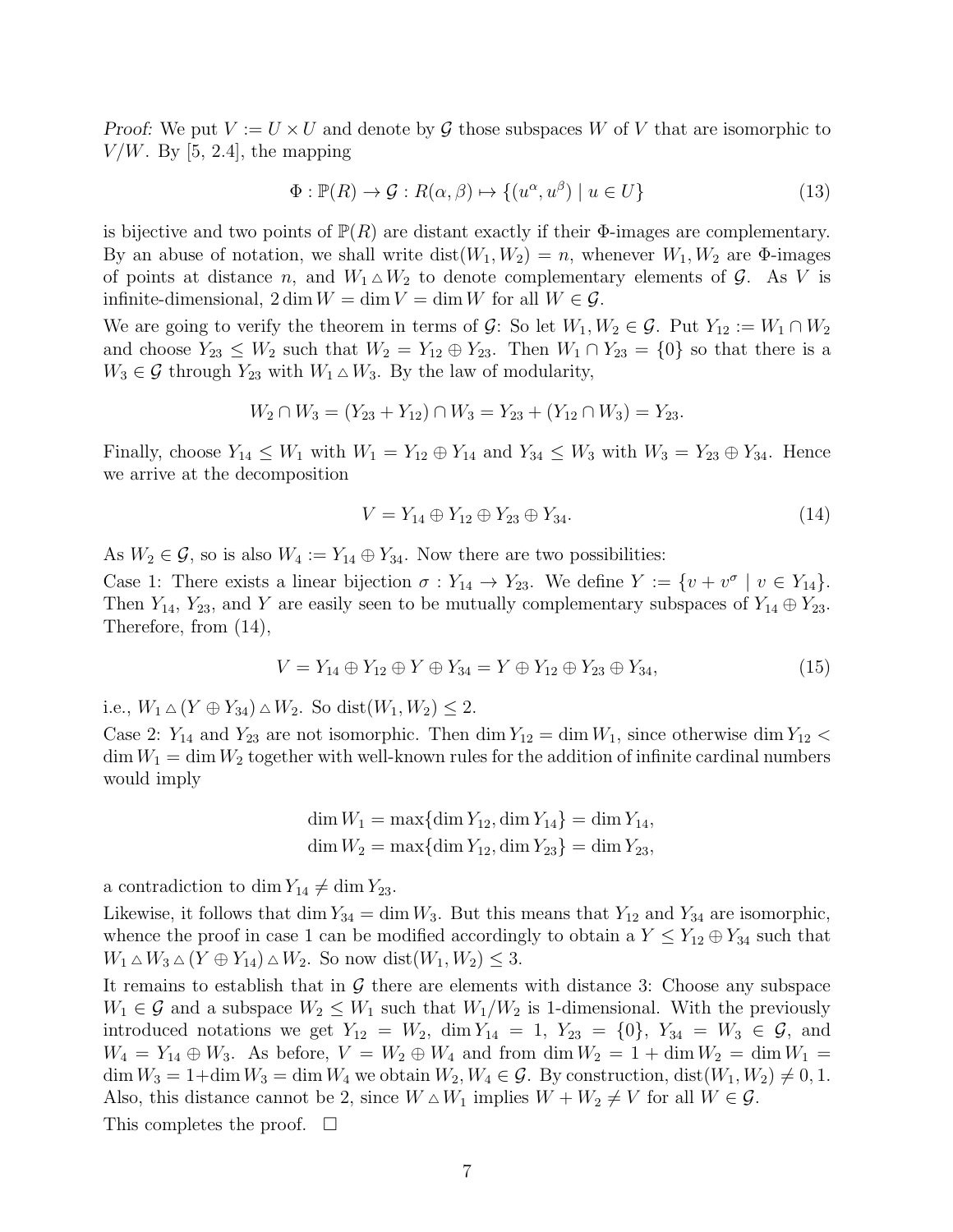If K is a proper skew field, then K can be embedded in  $\text{End}_K(U)$  in several ways [6, 17]; each embedding gives rise to a connected generalized chain geometry. (In [6] this is just called a "chain geometry".) If K is commutative, then  $\text{End}_K(U)$  is a K-algebra and  $x \mapsto x \text{id}_U$ is a distinguished embedding of K into the centre of  $\text{End}_K(U)$ . In this way an ordinary connected chain geometry arises; cf. [14, 4.5. Example (4)].

Our next goal is to show the existence of chain geometries with connected components of infinite diameter.

**Remark 5.4** If R is an arbitrary ring then each matrix  $A \in \text{GE}_2(R)$  can be expressed in *standard form*

$$
A = \text{diag}(u, v) \cdot E(t_n) \cdot E(t_{n-1}) \cdots E(t_1), \tag{16}
$$

where  $u, v \in R^*, t_1, t_n \in R, t_2, t_3, \ldots, t_{n-1} \in R \setminus (R^* \cup \{0\}),$  and  $t_1, t_2 \neq 0$  in case  $n = 2$ [10, Theorem (2.2)]. Since  $E(0)^2 = \text{diag}(-1, -1)$ , each matrix  $A \in \text{GE}_2(R)$  can also be written in the form (16) subject to the slightly modified conditions  $u, v \in \mathbb{R}^*, t_1, t_n \in \mathbb{R}$ ,  $t_2, t_3, \ldots, t_{n-1} \in R \setminus (R^* \cup \{0\})$ , and  $n \geq 1$ . We call this a *modified standard form* of A.

Suppose that there is a unique standard form for  $GE_2(R)$ . For all non-diagonal matrices in  $GE_2(R)$  the unique representation in standard form is at the same time the unique representation in modified standard form. Any diagonal matrix  $A \in \text{GE}_2(R)$  is already expressed in standard form, but its unique modified standard form reads  $A = -A \cdot E(0)^2$ . Therefore there is also a unique modified standard form for  $GE_2(R)$ .

By reversing these arguments it follows that the existence of a unique modified standard form for  $GE_2(R)$  is equivalent to the existence of a unique standard form for  $GE_2(R)$ .

**Theorem 5.5** Let R be a ring with a unique standard form for  $GE_2(R)$  and suppose that R *is not a field. Then every connected component of the projective line* P(R) *over* R *has infinite diameter.*

*Proof:* Since R is not a field, there exists an element  $t \in R \setminus (R^* \cup \{0\})$ . We put

$$
q_m := R(c_m, d_m) \text{ where } (c_m, d_m) := (1, 0) \cdot E(t)^m \text{ for all } m \in \{0, 1, \ldots\}. \tag{17}
$$

Next fix one  $m \geq 1$ , and put  $n - 1 := dist(q_0, q_{m-1}) \geq 0$ . Hence there exists a sequence

$$
p_0 \triangle p_1 \triangle \ldots \triangle p_{n-1} \triangle p_n \tag{18}
$$

such that  $p_0 = q_0$ ,  $p_{n-1} = q_{m-1}$ , and  $p_n = q_m$ . Now we proceed as in the proof of Theorem 3.2 (b): First let  $p_i = R(a_i, b_i)$  and put  $(x_{-1}, y_{-1}) := (0, -1), (x_0, y_0) := (1, 0)$ . Then pairs  $(x_i, y_i) \in R^2$  and matrices  $E(t_i) \in E_2(R)$  are defined in such a way that  $p_i = R(x_i, y_i)$  and that (8) holds for  $i \in \{1, 2, ..., n\}$ . It is immediate from (8) that a point  $p_i, i \geq 2$ , is distant from  $p_{i-2}$  exactly if  $t_i \in R^*$ . Also,  $p_i = p_{i-2}$  holds if, and only if,  $t_i = 0$ . We infer from (8) and  $dist(p_i, p_j) = | i - j |$  for all  $i, j \in \{0, 1, ..., n - 1\}$  that

$$
\begin{pmatrix} x_n & y_n \\ -x_{n-1} & -y_{n-1} \end{pmatrix} = E(t_n) \cdot E(t_{n-1}) \cdots E(t_1),\tag{19}
$$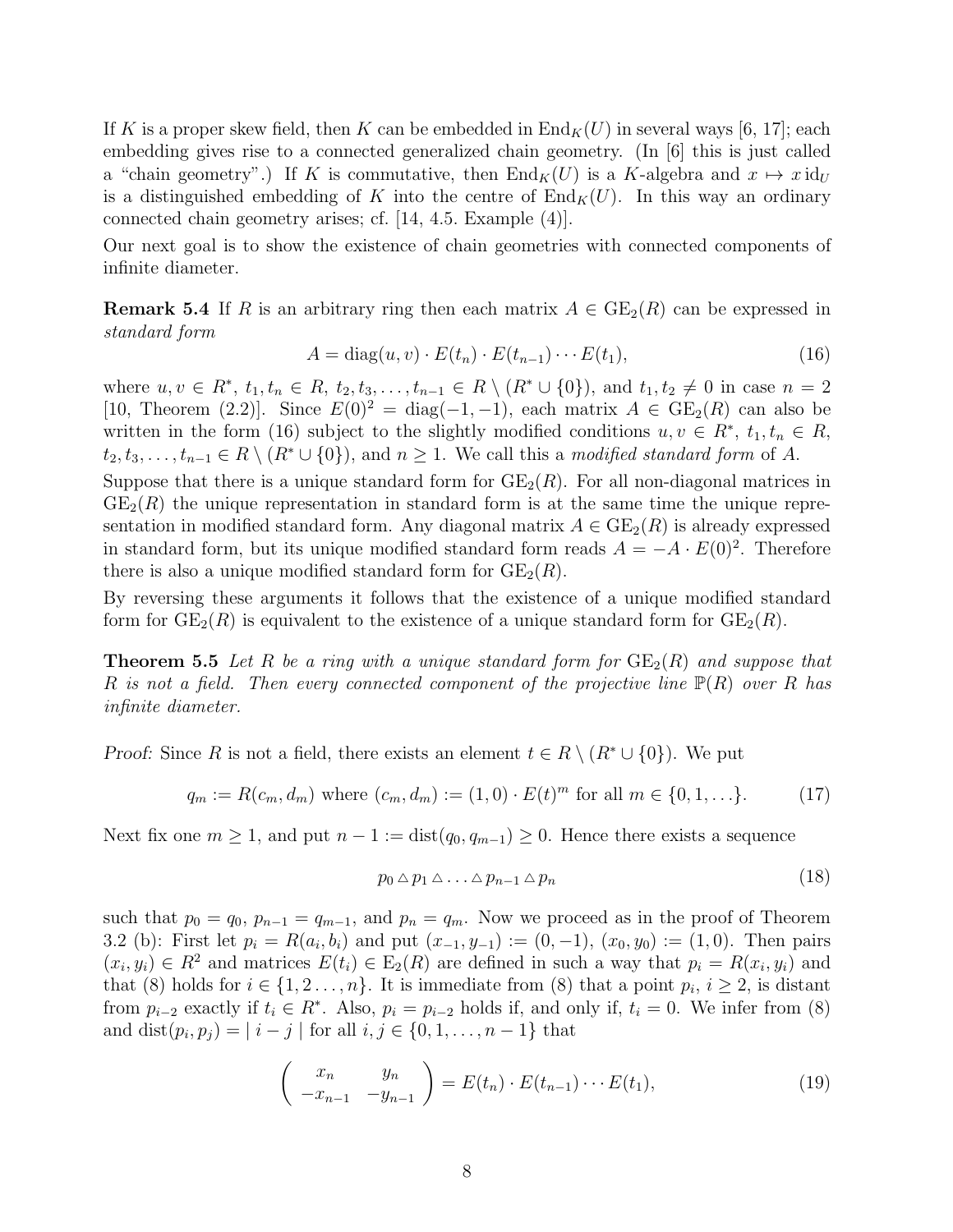where  $t_i \in R \setminus (R^* \cup \{0\})$  for all  $i \in \{2, 3, \ldots, n-1\}$ . On the other hand, by (17) and  $(c_{m-1}, d_{m-1}) = (0, -1) \cdot E(t)^m$ , there are  $v, v' \in R^*$  with

$$
\begin{pmatrix} x_n & y_n \\ -x_{n-1} & -y_{n-1} \end{pmatrix} = \text{diag}(v, v') \cdot E(t)^m.
$$
 (20)

From Remark 5.4, the modified standard forms (19) and (20) are identical. Therefore,  $n = m$ ,  $dist(q_0, q_{m-1}) = m - 1$ , and the diameter of the connected component of  $q_0$  is infinite. By Theorem 3.2 (a), all connected components of  $\mathbb{P}(R)$  have infinite diameter.  $\Box$ 

**Remark 5.6** Let R be a ring such that  $R^* \cup \{0\}$  is a field, say K, and suppose that we have a *degree function*, i.e. a function deg :  $R \to \{-\infty\} \cup \{0, 1, \ldots\}$  satisfying

$$
deg a = -\infty \quad \text{if, and only if, } a = 0,
$$
  

$$
deg a = 0 \quad \text{if, and only if, } a \in R^*,
$$
  

$$
deg(a + b) \leq max\{deg a, deg b\},
$$
  

$$
deg(ab) = deg(a) + deg(b),
$$

for all  $a, b \in R$ . Then, following [10, 21], R is called a K-ring with a degree function. If R is a K-ring with a degree function, then there is a unique standard form for  $GE_2(R)$ [10, Theorem (7.1)].

**Examples 5.7** (a) Let R be a K-ring with a degree-function such that  $R \neq K$ . From Remark 5.6 and Theorem 5.5, all connected components of the projective line  $\mathbb{P}(R)$ have infinite diameter.

The associated generalized chain geometry  $\Sigma(K, R)$  has a lot of strange properties. For example, *any two* distant points are joined by a unique K-chain. However, we do not enter a detailed discussion here.

- (b) Let  $K[X]$  be the polynomial ring over a field K in a central indeterminate X. From (a) and Example 5.2 (b), the projective line  $\mathbb{P}(K[X])$  is connected and its diameter is infinite. On the other hand, if K is commutative then  $K[X]$  has stable rank 3 [20, 2.9]; see also [3, Chapter V, (3.5)]. So there does not seem to be an immediate connection between stable rank and diameter.
- (c) Let  $R := K[X_1, X_2, \ldots, X_m]$  be the polynomial ring over a field K in  $m > 1$  independent central indeterminates. Then, by an easy induction and by [10, Proposition  $(7.3)$ ,

$$
A_n := \begin{pmatrix} 1 + X_1 X_2 & X_1^2 \\ -X_2^2 & 1 - X_1 X_2 \end{pmatrix}^n = \begin{pmatrix} 1 + nX_1 X_2 & nX_1^2 \\ -nX_2^2 & 1 - nX_1 X_2 \end{pmatrix}
$$
 (21)

is in  $GL_2(R) \setminus \text{GE}_2(R)$  for all  $n \in \mathbb{Z}$  that are not divisible by the characteristic of K. Also, the inner automorphism of  $GL_2(R)$  arising from the matrix  $A_1$  takes  $B_{12}(1) \in$  $E_2(R)$  to a matrix that is not even in  $GE_2(R)$ ; see [18, 121–122]. So neither  $E_2(R)$  nor  $GE_2(R)$  is a normal subgroup of  $GL_2(R)$ .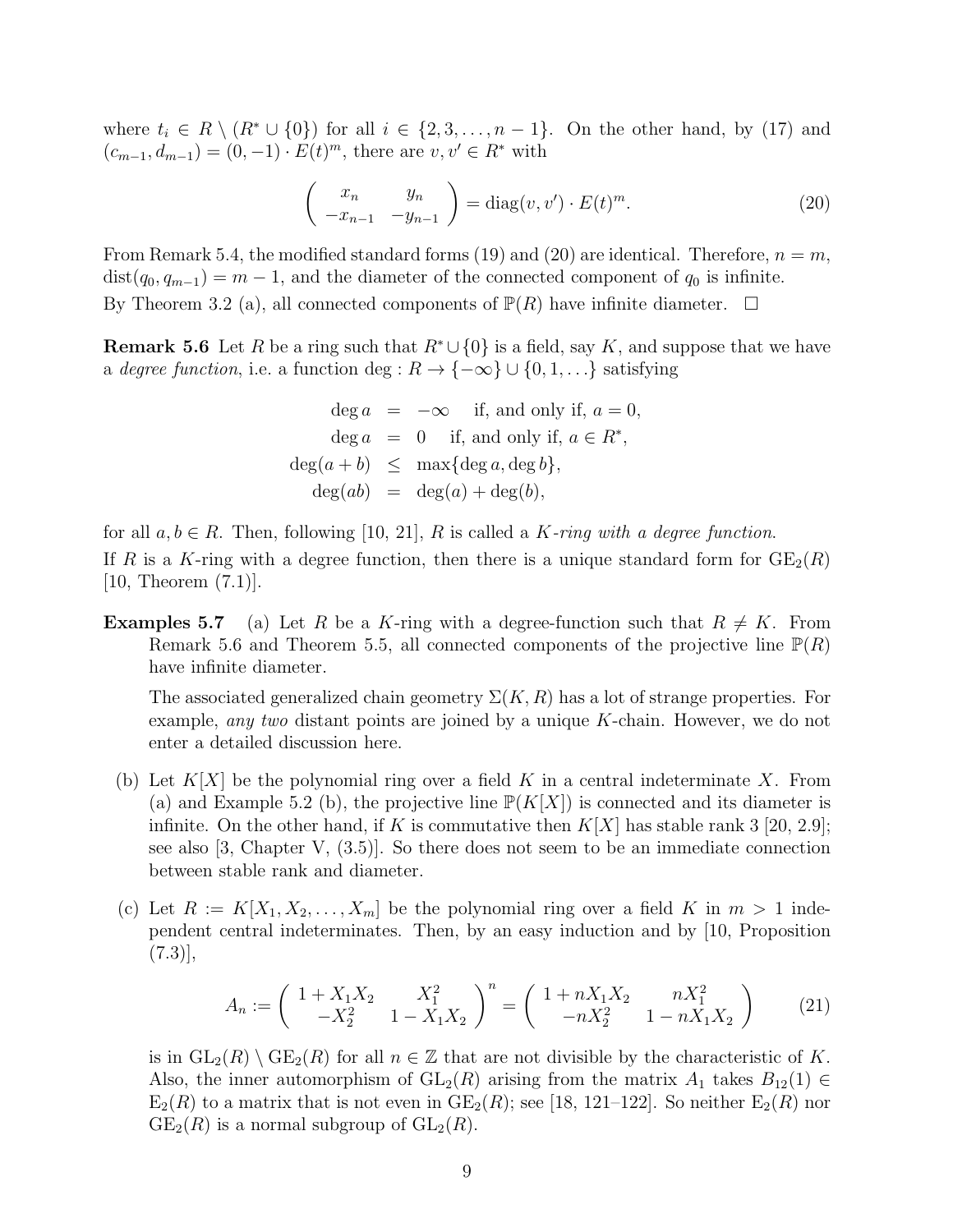We infer that the projective line over R is not connected. Further, it follows from  $(21)$ that the number of right cosets of  $GE_2(R)$  in  $GL_2(R)$  is infinite, if the characteristic of K is zero, and  $\geq$  char K otherwise. From Theorem 3.2, this number of right cosets is at the same time the number of connected components in  $\mathbb{P}(R)$ . Even in case of char  $K = 2$  there are at least three connected components, since the index of  $GE_2(R)$ in  $GL_2(R)$  cannot be two. From (a), all connected components of  $\mathbb{P}(R)$  have infinite diameter.

So, for each commutative field K, we obtain a disconnected chain geometry  $\Sigma(K, R)$ , whereas for each skew field  $K$  a disconnected generalized chain geometry arises.

Acknowledgement. The authors are obliged to the referee for pointing out the paper [17].

## References

- [1] P. Abramenko. Über einige diskret normierte Funktionenringe, die keine  $GE_2$ -Ringe sind. *Arch. Math. (Basel)*, 46:233–239, 1986.
- [2] C.G. Bartolone. Jordan homomorphisms, chain geometries and the fundamental theorem. *Abh. Math. Sem. Univ. Hamburg*, 59:93–99, 1989.
- [3] H. Bass. *Algebraic K-Theory*. Benjamin, New York, 1968.
- [4] W. Benz. *Vorlesungen ¨uber Geometrie der Algebren*. Springer, Berlin, 1973.
- [5] A. Blunck. Regular spreads and chain geometries. *Bull. Belg. Math. Soc. Simon Stevin*, 6:589–603, 1999.
- $[6]$  A. Blunck. Reguli and chains over skew fields. *Beiträge Algebra Geom.*,  $41:7-21$ ,  $2000$ .
- [7] A. Blunck and H. Havlicek. Extending the concept of chain geometry. *Geom. Dedicata* (to appear).
- [8] A. Blunck and H. Havlicek. Projective representations I. Projective lines over rings. *Abh. Math. Sem. Univ. Hamburg* (to appear).
- [9] H. Chu. On the GE<sub>2</sub> of graded rings. *J. Algebra*, 90:208–216, 1984.
- [10] P.M. Cohn. On the structure of the  $GL_2$  of a ring. *Inst. Hautes Etudes Sci. Publ. Math.*, 30:5–53, 1966.
- [11] D.L. Costa. Zero-dimensionality and the GE<sup>2</sup> of polynomial rings. *J. Pure Appl. Algebra*, 50:223–229, 1988.
- [12] R.K. Dennis. The GE<sub>2</sub> property for discrete subrings of C. Proc. Amer. Math. Soc., 50:77–82, 1975.
- [13] A.J. Hahn and O.T. O'Meara. *The Classical Groups and K-Theory*. Springer, Berlin, 1989.
- [14] A. Herzer. Chain geometries. In F. Buekenhout, editor, *Handbook of Incidence Geometry*. Elsevier, Amsterdam, 1995.
- [15] H.-J. Kroll. Unterräume von Kettengeometrien und Kettengeometrien mit Quadrikenmodell. *Resultate Math.*, 19:327–334, 1991.